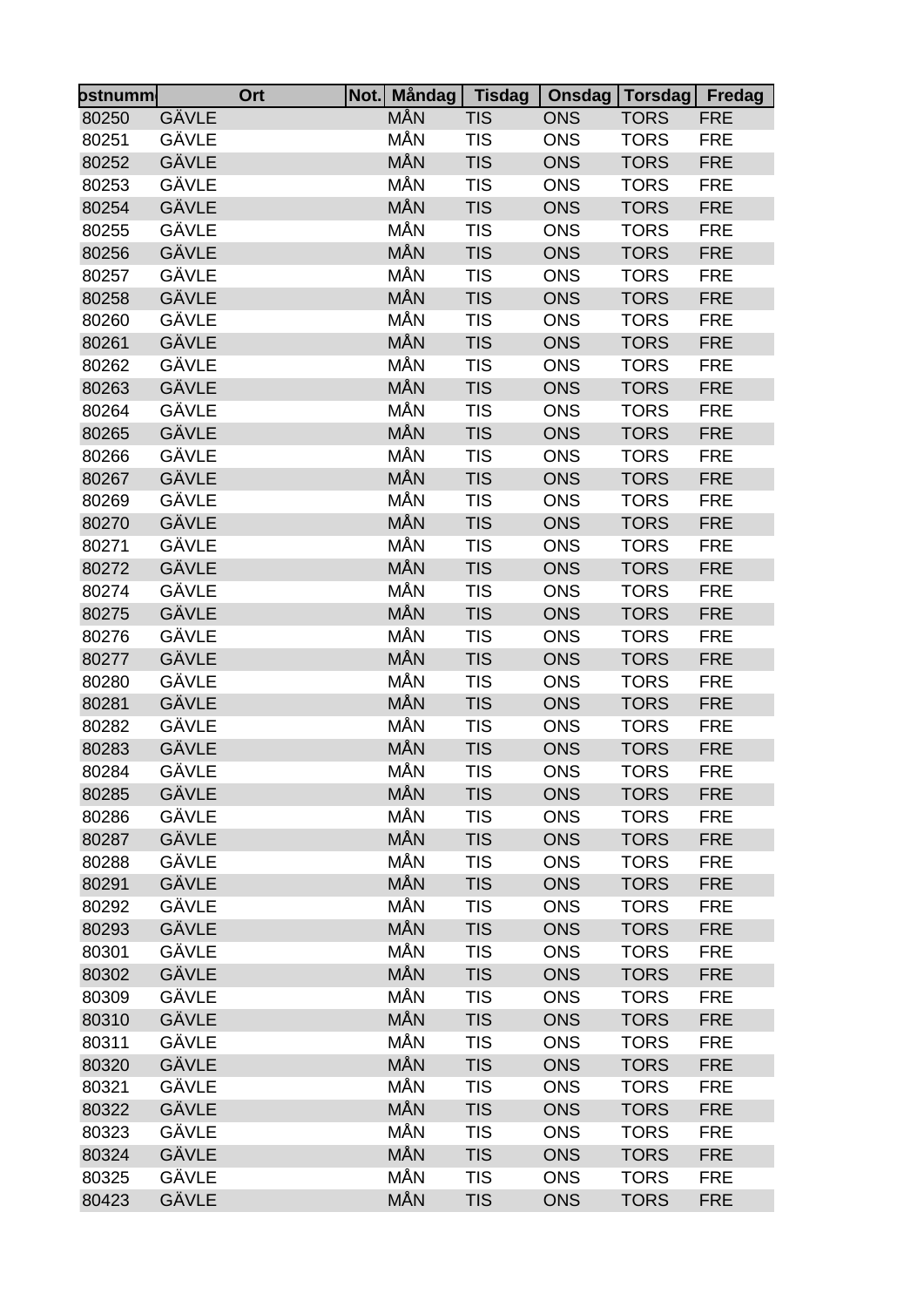| 80424 | GÄVLE            | MÅN        | <b>TIS</b> | <b>ONS</b> | <b>TORS</b> | <b>FRE</b> |
|-------|------------------|------------|------------|------------|-------------|------------|
| 80425 | GÄVLE            | <b>MÅN</b> | <b>TIS</b> | <b>ONS</b> | <b>TORS</b> | <b>FRE</b> |
| 80426 | GÄVLE            | MÅN        | <b>TIS</b> | <b>ONS</b> | <b>TORS</b> | <b>FRE</b> |
| 80427 | GÄVLE            | <b>MÅN</b> | <b>TIS</b> | <b>ONS</b> | <b>TORS</b> | <b>FRE</b> |
| 80428 | GÄVLE            | MÅN        | <b>TIS</b> | <b>ONS</b> | <b>TORS</b> | <b>FRE</b> |
| 80429 | GÄVLE            | MÅN        | <b>TIS</b> | <b>ONS</b> | <b>TORS</b> | <b>FRE</b> |
| 80430 | GÄVLE            | MÅN        | <b>TIS</b> | <b>ONS</b> | <b>TORS</b> | <b>FRE</b> |
| 80431 | GÄVLE            | <b>MÅN</b> | <b>TIS</b> | <b>ONS</b> | <b>TORS</b> | <b>FRE</b> |
| 80432 | GÄVLE            | MÅN        | <b>TIS</b> | <b>ONS</b> | <b>TORS</b> | <b>FRE</b> |
| 80433 | GÄVLE            | <b>MÅN</b> | <b>TIS</b> | <b>ONS</b> | <b>TORS</b> | <b>FRE</b> |
| 80434 | GÄVLE            | MÅN        | <b>TIS</b> | <b>ONS</b> | <b>TORS</b> | <b>FRE</b> |
| 80591 | GÄVLE            | <b>MÅN</b> | <b>TIS</b> | <b>ONS</b> | <b>TORS</b> | <b>FRE</b> |
| 80592 | GÄVLE            | MÅN        | <b>TIS</b> | <b>ONS</b> | <b>TORS</b> | <b>FRE</b> |
| 80595 | GÄVLE            | <b>MÅN</b> | <b>TIS</b> | <b>ONS</b> | <b>TORS</b> | <b>FRE</b> |
| 80596 | GÄVLE            | MÅN        | <b>TIS</b> | <b>ONS</b> | <b>TORS</b> | <b>FRE</b> |
| 80597 | <b>GÄVLE</b>     | MÅN        | <b>TIS</b> | <b>ONS</b> | <b>TORS</b> | <b>FRE</b> |
| 80598 | GÄVLE            | MÅN        | <b>TIS</b> | <b>ONS</b> | <b>TORS</b> | <b>FRE</b> |
| 80626 | <b>GÄVLE</b>     | <b>MÅN</b> | <b>TIS</b> | <b>ONS</b> | <b>TORS</b> | <b>FRE</b> |
| 80627 | GÄVLE            | <b>MÅN</b> | <b>TIS</b> | <b>ONS</b> | <b>TORS</b> | <b>FRE</b> |
| 80628 | GÄVLE            | MÅN        | <b>TIS</b> | <b>ONS</b> | <b>TORS</b> | <b>FRE</b> |
| 80630 | GÄVLE            | MÅN        | <b>TIS</b> | <b>ONS</b> | <b>TORS</b> | <b>FRE</b> |
| 80631 | GÄVLE            | <b>MÅN</b> | <b>TIS</b> | <b>ONS</b> | <b>TORS</b> | <b>FRE</b> |
| 80632 | GÄVLE            | MÅN        | <b>TIS</b> | <b>ONS</b> | <b>TORS</b> | <b>FRE</b> |
| 80633 | GÄVLE            | <b>MÅN</b> | <b>TIS</b> | <b>ONS</b> | <b>TORS</b> | <b>FRE</b> |
| 80634 | GÄVLE            | MÅN        | <b>TIS</b> | <b>ONS</b> | <b>TORS</b> | <b>FRE</b> |
| 80635 | GÄVLE            | MÅN        | <b>TIS</b> | <b>ONS</b> | <b>TORS</b> | <b>FRE</b> |
| 80636 | GÄVLE            | MÅN        | <b>TIS</b> | <b>ONS</b> | <b>TORS</b> | <b>FRE</b> |
| 80637 | GÄVLE            | <b>MÅN</b> | <b>TIS</b> | <b>ONS</b> | <b>TORS</b> | <b>FRE</b> |
| 80638 | GÄVLE            | MÅN        | <b>TIS</b> | <b>ONS</b> | <b>TORS</b> | <b>FRE</b> |
| 80641 | GÄVLE            | <b>MÅN</b> | <b>TIS</b> | <b>ONS</b> | <b>TORS</b> | <b>FRE</b> |
| 80642 | GÄVLE            | MÅN        | <b>TIS</b> | <b>ONS</b> | <b>TORS</b> | <b>FRE</b> |
| 80643 | GÄVLE            | <b>MÅN</b> | <b>TIS</b> | <b>ONS</b> | <b>TORS</b> | <b>FRE</b> |
| 80645 | GÄVLE            | MÅN        | <b>TIS</b> | <b>ONS</b> | <b>TORS</b> | <b>FRE</b> |
| 80646 | GÄVLE            | MÅN        | <b>TIS</b> | <b>ONS</b> | <b>TORS</b> | <b>FRE</b> |
| 80647 | GÄVLE            | MÅN        | <b>TIS</b> | <b>ONS</b> | <b>TORS</b> | <b>FRE</b> |
| 80648 | GÄVLE            | MÅN        | <b>TIS</b> | <b>ONS</b> | <b>TORS</b> | <b>FRE</b> |
| 80649 | GÄVLE            | MÅN        | <b>TIS</b> | <b>ONS</b> | <b>TORS</b> | <b>FRE</b> |
| 81130 | <b>SANDVIKEN</b> | MÅN        | <b>TIS</b> | <b>ONS</b> | <b>TORS</b> | <b>FRE</b> |
| 81131 | <b>SANDVIKEN</b> | MÅN        | <b>TIS</b> | <b>ONS</b> | <b>TORS</b> | <b>FRE</b> |
| 81132 | <b>SANDVIKEN</b> | MÅN        | <b>TIS</b> | <b>ONS</b> | <b>TORS</b> | <b>FRE</b> |
| 81133 | <b>SANDVIKEN</b> | MÅN        | <b>TIS</b> | <b>ONS</b> | <b>TORS</b> | <b>FRE</b> |
| 81134 | <b>SANDVIKEN</b> | MÅN        | <b>TIS</b> | <b>ONS</b> | <b>TORS</b> | <b>FRE</b> |
| 81135 | <b>SANDVIKEN</b> | MÅN        | <b>TIS</b> | <b>ONS</b> | <b>TORS</b> | <b>FRE</b> |
| 81136 | <b>SANDVIKEN</b> | MÅN        | <b>TIS</b> | <b>ONS</b> | <b>TORS</b> | <b>FRE</b> |
| 81137 | <b>SANDVIKEN</b> | MÅN        | <b>TIS</b> | <b>ONS</b> | <b>TORS</b> | <b>FRE</b> |
| 81138 | <b>SANDVIKEN</b> | MÅN        | <b>TIS</b> | <b>ONS</b> | <b>TORS</b> | <b>FRE</b> |
| 81139 | <b>SANDVIKEN</b> | MÅN        | <b>TIS</b> | <b>ONS</b> | <b>TORS</b> | <b>FRE</b> |
| 81140 | <b>SANDVIKEN</b> | MÅN        | <b>TIS</b> | <b>ONS</b> | <b>TORS</b> | <b>FRE</b> |
| 81141 | <b>SANDVIKEN</b> | MÅN        | <b>TIS</b> | <b>ONS</b> | <b>TORS</b> | <b>FRE</b> |
| 81142 | <b>SANDVIKEN</b> | MÅN        | <b>TIS</b> | <b>ONS</b> | <b>TORS</b> | <b>FRE</b> |
|       |                  |            |            |            |             |            |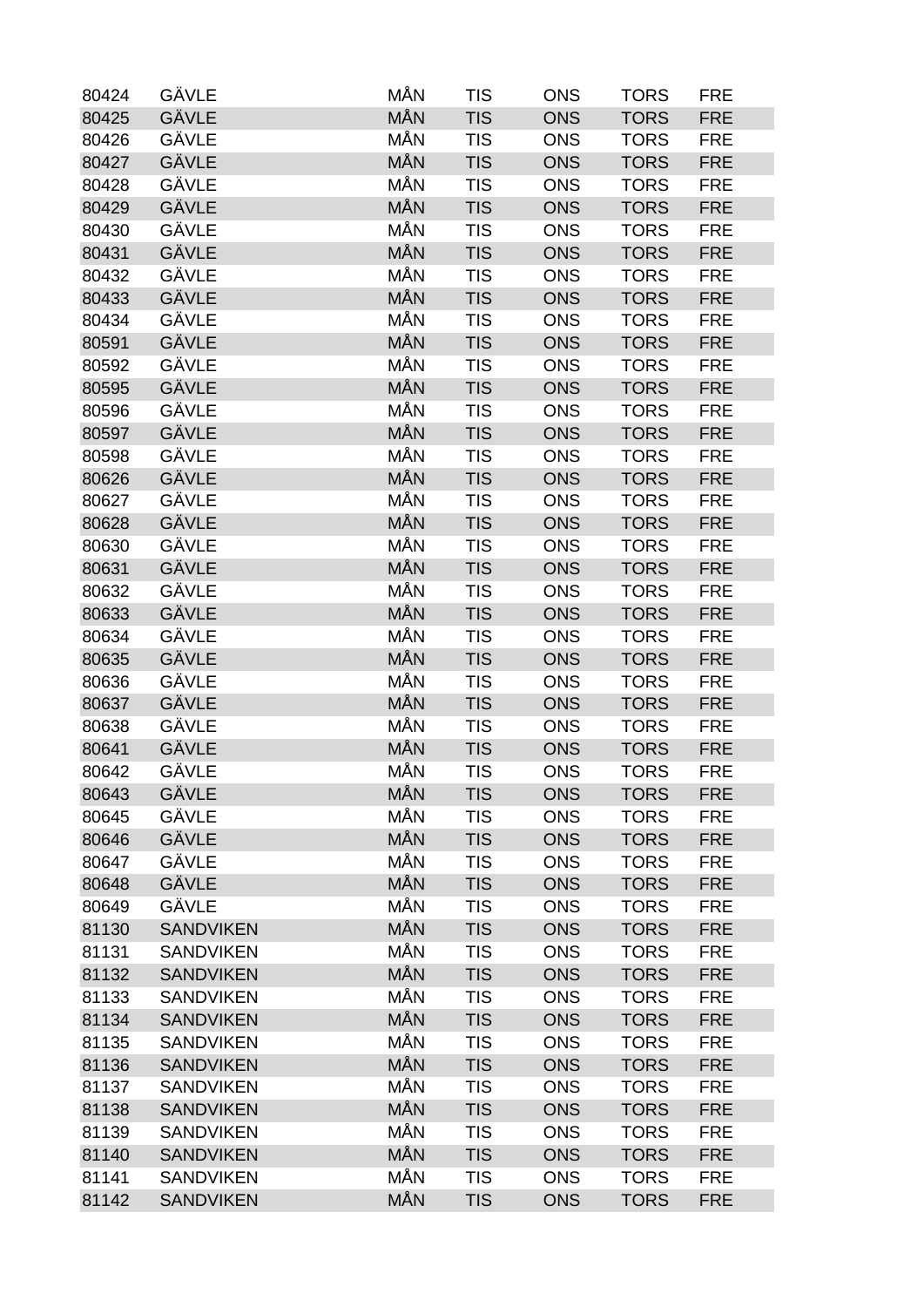| 81150 | <b>SANDVIKEN</b>         | MÅN        | <b>TIS</b> | <b>ONS</b> | <b>TORS</b> | <b>FRE</b> |
|-------|--------------------------|------------|------------|------------|-------------|------------|
| 81151 | <b>SANDVIKEN</b>         | <b>MÅN</b> | <b>TIS</b> | <b>ONS</b> | <b>TORS</b> | <b>FRE</b> |
| 81152 | <b>SANDVIKEN</b>         | MÅN        | <b>TIS</b> | <b>ONS</b> | <b>TORS</b> | <b>FRE</b> |
| 81153 | <b>SANDVIKEN</b>         | MÅN        | <b>TIS</b> | <b>ONS</b> | <b>TORS</b> | <b>FRE</b> |
| 81154 | <b>SANDVIKEN</b>         | MÅN        | <b>TIS</b> | <b>ONS</b> | <b>TORS</b> | <b>FRE</b> |
| 81160 | <b>SANDVIKEN</b>         | MÅN        | <b>TIS</b> | <b>ONS</b> | <b>TORS</b> | <b>FRE</b> |
| 81161 | <b>SANDVIKEN</b>         | MÅN        | <b>TIS</b> | <b>ONS</b> | <b>TORS</b> | <b>FRE</b> |
| 81162 | <b>SANDVIKEN</b>         | MÅN        | <b>TIS</b> | <b>ONS</b> | <b>TORS</b> | <b>FRE</b> |
| 81170 | <b>JÄRBO</b>             | MÅN        |            |            | <b>TORS</b> |            |
| 81171 | <b>JÄRBO</b>             | <b>MÅN</b> |            |            | <b>TORS</b> |            |
| 81173 | ÅRSUNDA                  | MÅN        |            |            | <b>TORS</b> |            |
| 81174 | ÖSTERFÄRNEBO             | MÅN        | <b>TIS</b> |            | <b>TORS</b> |            |
| 81191 | <b>SANDVIKEN</b>         | MÅN        | <b>TIS</b> | <b>ONS</b> | <b>TORS</b> | <b>FRE</b> |
| 81192 | <b>SANDVIKEN</b>         | MÅN        | <b>TIS</b> | <b>ONS</b> | <b>TORS</b> | <b>FRE</b> |
| 81193 | <b>SANDVIKEN</b>         | MÅN        | <b>TIS</b> | <b>ONS</b> | <b>TORS</b> | <b>FRE</b> |
| 81194 | <b>SANDVIKEN</b>         | MÅN        | <b>TIS</b> | <b>ONS</b> | <b>TORS</b> | <b>FRE</b> |
| 81195 | <b>JÄRBO</b>             | MÅN        |            |            | <b>TORS</b> |            |
| 81196 | ÅRSUNDA                  | MÅN        |            |            | <b>TORS</b> |            |
| 81197 | <b>GYSINGE</b>           | MÅN        | <b>TIS</b> |            | <b>TORS</b> |            |
| 81198 | ÖSTERFÄRNEBO             | MÅN        | <b>TIS</b> |            | <b>TORS</b> |            |
| 81199 | ÅRSUNDA                  | MÅN        |            |            | <b>TORS</b> |            |
| 81230 | <b>STORVIK</b>           | MÅN        | <b>TIS</b> | <b>ONS</b> | <b>TORS</b> | <b>FRE</b> |
| 81231 | <b>STORVIK</b>           | MÅN        | <b>TIS</b> | <b>ONS</b> | <b>TORS</b> | <b>FRE</b> |
| 81240 | <b>KUNGSGÅRDEN</b>       | MÅN        | <b>TIS</b> | <b>ONS</b> | <b>TORS</b> | <b>FRE</b> |
| 81241 | GÄSTRIKE-HAMMARBY        |            | <b>TIS</b> |            | <b>TORS</b> |            |
| 81251 | <b>ÅSHAMMAR</b>          |            | <b>TIS</b> |            | <b>TORS</b> |            |
| 81290 | <b>STORVIK</b>           | MÅN        | <b>TIS</b> | <b>ONS</b> | <b>TORS</b> | <b>FRE</b> |
| 81292 | GÄSTRIKE-HAMMARBY        |            | <b>TIS</b> |            | <b>TORS</b> |            |
| 81293 | KUNGSGÅRDEN              | MÅN        | <b>TIS</b> | <b>ONS</b> | <b>TORS</b> | <b>FRE</b> |
| 81294 | <b>ÅSHAMMAR</b>          |            | <b>TIS</b> |            | <b>TORS</b> |            |
| 81330 | <b>HOFORS</b>            | MÅN        | <b>TIS</b> | <b>ONS</b> |             | <b>FRE</b> |
| 81331 | <b>HOFORS</b>            | MÅN        | <b>TIS</b> | <b>ONS</b> |             | <b>FRE</b> |
| 81332 | <b>HOFORS</b>            | MÅN        | <b>TIS</b> | <b>ONS</b> |             | <b>FRE</b> |
| 81333 | <b>HOFORS</b>            | MÅN        | <b>TIS</b> | <b>ONS</b> |             | <b>FRE</b> |
| 81334 | <b>HOFORS</b>            | MÅN        | <b>TIS</b> | <b>ONS</b> |             | <b>FRE</b> |
| 81335 | <b>HOFORS</b>            | <b>MÅN</b> | <b>TIS</b> | <b>ONS</b> |             | <b>FRE</b> |
| 81336 | <b>HOFORS</b>            | MÅN        | <b>TIS</b> | <b>ONS</b> |             | <b>FRE</b> |
| 81340 | <b>TORSÅKER</b>          | MÅN        | <b>TIS</b> |            |             | <b>FRE</b> |
| 81391 | $\star$<br><b>HOFORS</b> | <b>MÅN</b> |            | <b>ONS</b> |             | <b>FRE</b> |
| 81394 | <b>TORSÅKER</b>          | MÅN        | <b>TIS</b> |            |             | <b>FRE</b> |
| 81395 | <b>TORSÅKER</b>          | MÅN        | <b>TIS</b> |            |             | <b>FRE</b> |
| 81396 | <b>TORSÅKER</b>          | MÅN        | <b>TIS</b> |            |             | <b>FRE</b> |
| 81430 | <b>SKUTSKÄR</b>          | MÅN        | <b>TIS</b> | <b>ONS</b> | <b>TORS</b> | <b>FRE</b> |
| 81431 | <b>SKUTSKÄR</b>          | MÅN        | <b>TIS</b> | <b>ONS</b> | <b>TORS</b> | <b>FRE</b> |
| 81432 | <b>SKUTSKÄR</b>          | MÅN        | <b>TIS</b> | <b>ONS</b> | <b>TORS</b> | <b>FRE</b> |
| 81440 | <b>SKUTSKÄR</b>          | MÅN        | <b>TIS</b> | <b>ONS</b> | <b>TORS</b> | <b>FRE</b> |
| 81441 | <b>SKUTSKÄR</b>          | MÅN        | <b>TIS</b> | <b>ONS</b> | <b>TORS</b> | <b>FRE</b> |
| 81442 | <b>SKUTSKÄR</b>          | MÅN        | <b>TIS</b> | <b>ONS</b> | <b>TORS</b> | <b>FRE</b> |
| 81470 | ÄLVKARLEBY               | MÅN        | <b>TIS</b> | <b>ONS</b> | <b>TORS</b> | <b>FRE</b> |
| 81491 | <b>FURUVIK</b>           | MÅN        | <b>TIS</b> | <b>ONS</b> | <b>TORS</b> | <b>FRE</b> |
|       |                          |            |            |            |             |            |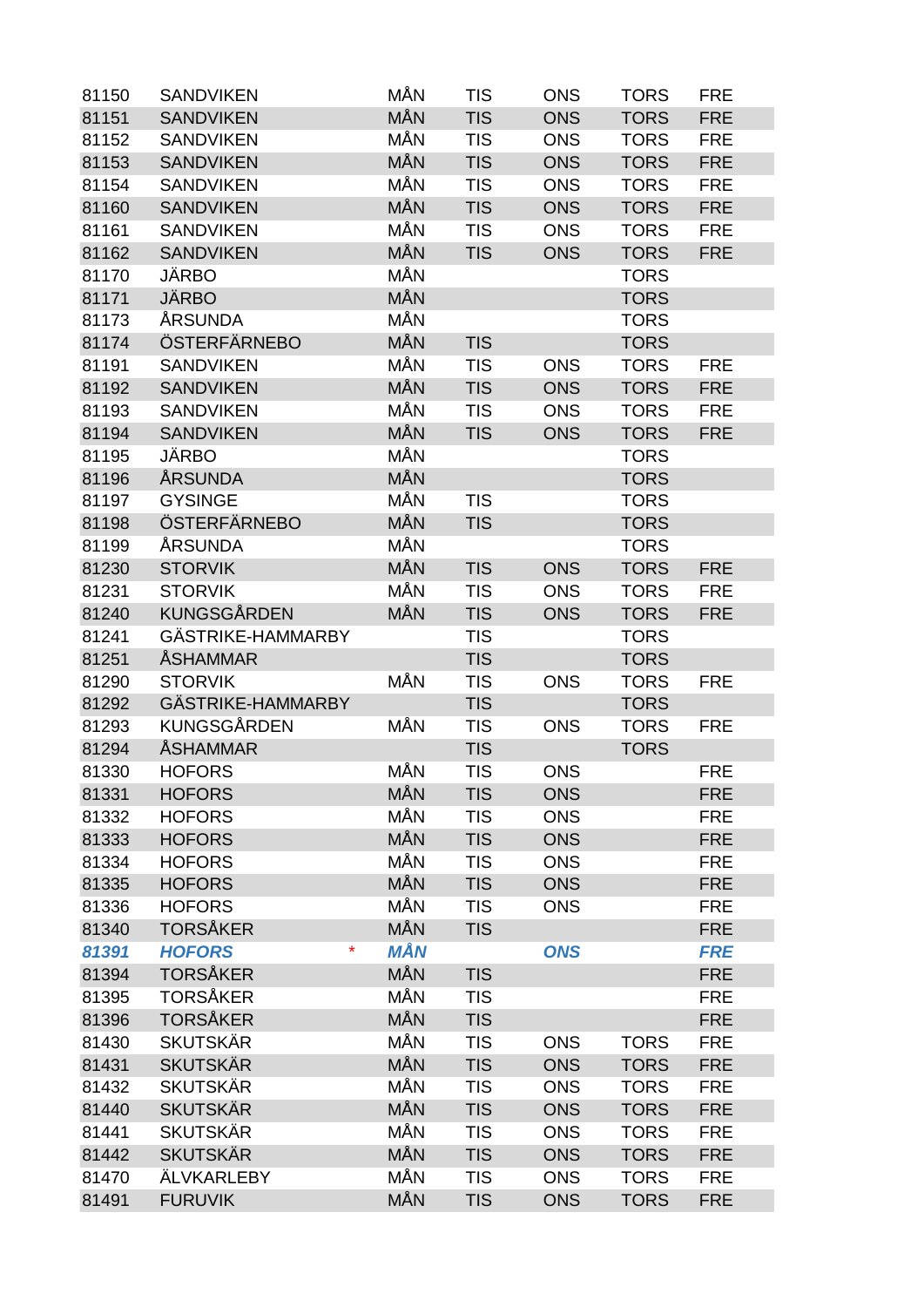| 81492 | <b>SKUTSKÄR</b>         | MÅN | <b>TIS</b> | <b>ONS</b> | <b>TORS</b> | <b>FRE</b> |
|-------|-------------------------|-----|------------|------------|-------------|------------|
| 81493 | <b>SKUTSKÄR</b>         | MÅN | <b>TIS</b> | <b>ONS</b> | <b>TORS</b> | <b>FRE</b> |
| 81494 | <b>ÄLVKARLEBY</b>       | MÅN | <b>TIS</b> | <b>ONS</b> | <b>TORS</b> | <b>FRE</b> |
| 81495 | <b>ÄLVKARLEBY</b>       | MÅN | <b>TIS</b> | <b>ONS</b> | <b>TORS</b> | <b>FRE</b> |
| 81535 | <b>TIERP</b>            |     | <b>TIS</b> |            | <b>TORS</b> | <b>FRE</b> |
| 81536 | <b>TIERP</b>            |     | <b>TIS</b> |            | <b>TORS</b> | <b>FRE</b> |
| 81537 | <b>TIERP</b>            |     | <b>TIS</b> |            | <b>TORS</b> | <b>FRE</b> |
| 81538 | <b>TIERP</b>            |     | <b>TIS</b> |            | <b>TORS</b> | <b>FRE</b> |
| 81540 | <b>TIERP</b>            |     | <b>TIS</b> |            | <b>TORS</b> | <b>FRE</b> |
| 81541 | <b>TIERP</b>            |     | <b>TIS</b> |            | <b>TORS</b> | <b>FRE</b> |
| 81544 | <b>TIERP</b>            |     | <b>TIS</b> |            | <b>TORS</b> | <b>FRE</b> |
| 81545 | <b>TIERP</b>            |     | <b>TIS</b> |            | <b>TORS</b> | <b>FRE</b> |
| 81569 | <b>MÅNKARBO</b>         |     | <b>TIS</b> |            | <b>TORS</b> | <b>FRE</b> |
| 81575 | <b>SÖDERFORS</b>        |     | <b>TIS</b> |            | <b>TORS</b> |            |
| 81576 | <b>SÖDERFORS</b>        |     | <b>TIS</b> |            | <b>TORS</b> |            |
| 81591 | <b>TIERP</b>            |     | <b>TIS</b> |            | <b>TORS</b> | <b>FRE</b> |
| 81592 | <b>TIERP</b>            |     | <b>TIS</b> |            | <b>TORS</b> | <b>FRE</b> |
| 81593 | <b>TIERP</b>            |     | <b>TIS</b> |            | <b>TORS</b> | <b>FRE</b> |
| 81594 | <b>TIERP</b>            |     | <b>TIS</b> |            | <b>TORS</b> | <b>FRE</b> |
| 81595 | <b>MÅNKARBO</b>         |     |            |            |             | <b>FRE</b> |
| 81596 | <b>STRÖMSBERGS BRUK</b> |     | <b>TIS</b> |            | <b>TORS</b> | <b>FRE</b> |
| 81630 | <b>OCKELBO</b>          | MÅN |            | <b>ONS</b> |             | <b>FRE</b> |
| 81631 | <b>OCKELBO</b>          | MÅN |            | <b>ONS</b> |             | <b>FRE</b> |
| 81690 | <b>OCKELBO</b>          | MÅN |            | <b>ONS</b> |             | <b>FRE</b> |
| 81691 | JÄDRAÅS                 | MÅN |            |            |             | <b>FRE</b> |
| 81692 | <b>LINGBO</b>           |     |            |            | <b>TORS</b> |            |
| 81693 | <b>OCKELBO</b>          | MÅN |            | <b>ONS</b> |             | <b>FRE</b> |
| 81694 | <b>OCKELBO</b>          | MÅN |            | <b>ONS</b> |             | <b>FRE</b> |
| 81695 | <b>ÅMOTSBRUK</b>        |     | <b>TIS</b> |            |             |            |
| 81730 | <b>NORRSUNDET</b>       | MÅN | <b>TIS</b> | <b>ONS</b> | <b>TORS</b> | <b>FRE</b> |
| 81740 | <b>BERGBY</b>           | MÅN |            | <b>ONS</b> |             | <b>FRE</b> |
| 81791 | HAMRÅNGEFJÄRDEN         | MÅN |            | <b>ONS</b> |             | <b>FRE</b> |
| 81792 | <b>BERGBY</b>           | MÅN |            | <b>ONS</b> |             | <b>FRE</b> |
| 81793 | HAMRÅNGEFJÄRDEN         | MÅN |            | <b>ONS</b> |             | <b>FRE</b> |
| 81794 | <b>AXMAR</b>            | MÅN |            | <b>ONS</b> |             | <b>FRE</b> |
| 81830 | <b>VALBO</b>            | MÅN | <b>TIS</b> | <b>ONS</b> | <b>TORS</b> | <b>FRE</b> |
| 81831 | <b>VALBO</b>            | MÅN | <b>TIS</b> | <b>ONS</b> | <b>TORS</b> | <b>FRE</b> |
| 81832 | <b>VALBO</b>            | MÅN | <b>TIS</b> | <b>ONS</b> | <b>TORS</b> | <b>FRE</b> |
| 81833 | <b>VALBO</b>            | MÅN | <b>TIS</b> | <b>ONS</b> | <b>TORS</b> | <b>FRE</b> |
| 81834 | <b>VALBO</b>            | MÅN | <b>TIS</b> | <b>ONS</b> | <b>TORS</b> | <b>FRE</b> |
| 81835 | <b>VALBO</b>            | MÅN | <b>TIS</b> | <b>ONS</b> | <b>TORS</b> | <b>FRE</b> |
| 81841 | <b>FORSBACKA</b>        | MÅN | <b>TIS</b> | <b>ONS</b> | <b>TORS</b> | <b>FRE</b> |
| 81842 | <b>FORSBACKA</b>        | MÅN | <b>TIS</b> | <b>ONS</b> | <b>TORS</b> | <b>FRE</b> |
| 81843 | <b>FORSBACKA</b>        | MÅN | <b>TIS</b> | <b>ONS</b> | <b>TORS</b> | <b>FRE</b> |
| 81845 | <b>HEDESUNDA</b>        | MÅN | <b>TIS</b> |            | <b>TORS</b> |            |
| 81891 | <b>VALBO</b>            | MÅN | <b>TIS</b> | <b>ONS</b> | <b>TORS</b> | <b>FRE</b> |
| 81892 | <b>VALBO</b>            | MÅN | <b>TIS</b> | <b>ONS</b> | <b>TORS</b> | <b>FRE</b> |
| 81895 | <b>HEDESUNDA</b>        | MÅN | <b>TIS</b> |            | <b>TORS</b> |            |
| 81896 | <b>HEDESUNDA</b>        | MÅN | <b>TIS</b> |            | <b>TORS</b> |            |
| 81930 | <b>SKÄRPLINGE</b>       |     | <b>TIS</b> |            | <b>TORS</b> | <b>FRE</b> |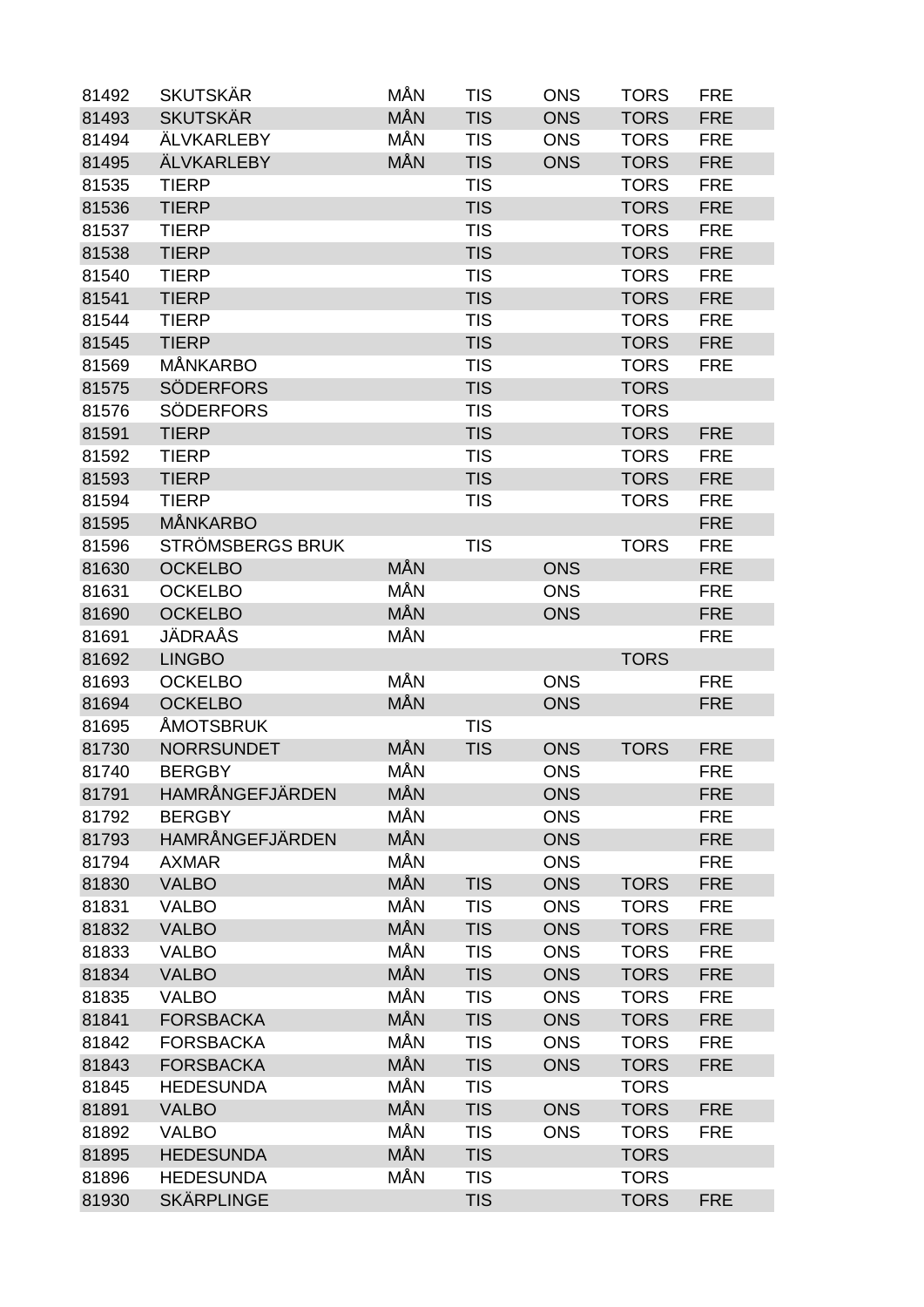| 81940 | <b>KARLHOLMSBRUK</b> |            | <b>TIS</b> |            | <b>TORS</b> | <b>FRE</b> |
|-------|----------------------|------------|------------|------------|-------------|------------|
| 81961 | <b>SKÄRPLINGE</b>    |            | <b>TIS</b> |            | <b>TORS</b> | <b>FRE</b> |
| 81962 | <b>KARLHOLMSBRUK</b> |            | <b>TIS</b> |            | <b>TORS</b> | <b>FRE</b> |
| 81963 | <b>HÅLLNÄS</b>       |            | <b>TIS</b> |            |             |            |
| 81964 | HÅLLNÄS              |            | <b>TIS</b> |            |             |            |
| 81965 | <b>HÅLLNÄS</b>       |            | <b>TIS</b> |            |             |            |
| 81966 | LÖVSTABRUK           |            | <b>TIS</b> |            | <b>TORS</b> | <b>FRE</b> |
| 82130 | <b>BOLLNÄS</b>       | <b>MÅN</b> | <b>TIS</b> | <b>ONS</b> | <b>TORS</b> | <b>FRE</b> |
| 82131 | <b>BOLLNÄS</b>       | MÅN        | <b>TIS</b> | <b>ONS</b> | <b>TORS</b> | <b>FRE</b> |
| 82132 | <b>BOLLNÄS</b>       | <b>MÅN</b> | <b>TIS</b> | <b>ONS</b> | <b>TORS</b> | <b>FRE</b> |
| 82133 | <b>BOLLNÄS</b>       | MÅN        | <b>TIS</b> | <b>ONS</b> | <b>TORS</b> | <b>FRE</b> |
| 82134 | <b>BOLLNÄS</b>       | MÅN        | <b>TIS</b> | <b>ONS</b> | <b>TORS</b> | <b>FRE</b> |
| 82135 | <b>BOLLNÄS</b>       | MÅN        | <b>TIS</b> | <b>ONS</b> | <b>TORS</b> | <b>FRE</b> |
| 82136 | <b>BOLLNÄS</b>       | MÅN        | <b>TIS</b> | <b>ONS</b> | <b>TORS</b> | <b>FRE</b> |
| 82140 | <b>BOLLNÄS</b>       | MÅN        | <b>TIS</b> | <b>ONS</b> | <b>TORS</b> | <b>FRE</b> |
| 82141 | <b>BOLLNÄS</b>       | MÅN        | <b>TIS</b> | <b>ONS</b> | <b>TORS</b> | <b>FRE</b> |
| 82142 | <b>BOLLNÄS</b>       | MÅN        | <b>TIS</b> | <b>ONS</b> | <b>TORS</b> | <b>FRE</b> |
| 82143 | <b>BOLLNÄS</b>       | MÅN        | <b>TIS</b> | <b>ONS</b> | <b>TORS</b> | <b>FRE</b> |
| 82150 | <b>BOLLNÄS</b>       | MÅN        | <b>TIS</b> | <b>ONS</b> | <b>TORS</b> | <b>FRE</b> |
| 82151 | <b>BOLLNÄS</b>       | MÅN        | <b>TIS</b> | <b>ONS</b> | <b>TORS</b> | <b>FRE</b> |
| 82158 | <b>RENGSJÖ</b>       | MÅN        |            |            | <b>TORS</b> |            |
| 82160 | ARBRÅ                |            | <b>TIS</b> |            | <b>TORS</b> | <b>FRE</b> |
| 82161 | ARBRÅ                |            | <b>TIS</b> |            | <b>TORS</b> | <b>FRE</b> |
| 82162 | ARBRÅ                |            | <b>TIS</b> |            | <b>TORS</b> | <b>FRE</b> |
| 82163 | ARBRÅ                |            | <b>TIS</b> |            | <b>TORS</b> | <b>FRE</b> |
| 82167 | <b>VALLSTA</b>       |            | <b>TIS</b> |            | <b>TORS</b> | <b>FRE</b> |
| 82168 | <b>VALLSTA</b>       |            | <b>TIS</b> |            | <b>TORS</b> | <b>FRE</b> |
| 82191 | <b>BOLLNÄS</b>       | MÅN        | <b>TIS</b> | <b>ONS</b> | <b>TORS</b> | <b>FRE</b> |
| 82192 | <b>BOLLNÄS</b>       | MÅN        | <b>TIS</b> | <b>ONS</b> | <b>TORS</b> | <b>FRE</b> |
| 82193 | <b>BOLLNÄS</b>       | <b>MÅN</b> | <b>TIS</b> | <b>ONS</b> | <b>TORS</b> | <b>FRE</b> |
| 82194 | <b>BOLLNÄS</b>       | MÅN        | <b>TIS</b> | <b>ONS</b> | <b>TORS</b> | <b>FRE</b> |
| 82195 | <b>BOLLNÄS</b>       | MÅN        | <b>TIS</b> | <b>ONS</b> | <b>TORS</b> | <b>FRE</b> |
| 82198 | <b>RENGSJÖ</b>       | MÅN        |            |            | <b>TORS</b> |            |
| 82230 | <b>ALFTA</b>         | MÅN        | <b>TIS</b> | <b>ONS</b> |             | <b>FRE</b> |
| 82231 | <b>ALFTA</b>         | MÅN        | <b>TIS</b> | <b>ONS</b> |             | <b>FRE</b> |
| 82240 | <b>ALFTA</b>         | MÅN        | <b>TIS</b> | <b>ONS</b> |             | <b>FRE</b> |
| 82291 | <b>ALFTA</b>         | MÅN        | <b>TIS</b> | <b>ONS</b> |             | <b>FRE</b> |
| 82292 | <b>ALFTA</b>         | MÅN        | <b>TIS</b> | <b>ONS</b> |             | <b>FRE</b> |
| 82299 | <b>ALFTA</b>         | MÅN        | <b>TIS</b> | <b>ONS</b> |             | <b>FRE</b> |
| 82330 | <b>KILAFORS</b>      | MÅN        | <b>TIS</b> | <b>ONS</b> | <b>TORS</b> | <b>FRE</b> |
| 82391 | <b>KILAFORS</b>      | MÅN        | <b>TIS</b> | <b>ONS</b> | <b>TORS</b> | <b>FRE</b> |
| 82392 | <b>HOLMSVEDEN</b>    |            |            |            | <b>TORS</b> |            |
| 82393 | <b>SEGERSTA</b>      | MÅN        |            | <b>ONS</b> |             | <b>FRE</b> |
| 82430 | <b>HUDIKSVALL</b>    | MÅN        | <b>TIS</b> | <b>ONS</b> | <b>TORS</b> | <b>FRE</b> |
| 82431 | <b>HUDIKSVALL</b>    | MÅN        | <b>TIS</b> | <b>ONS</b> |             | <b>FRE</b> |
|       |                      |            |            |            | <b>TORS</b> |            |
| 82432 | <b>HUDIKSVALL</b>    | MÅN<br>MÅN | <b>TIS</b> | <b>ONS</b> | <b>TORS</b> | <b>FRE</b> |
| 82433 | <b>HUDIKSVALL</b>    | MÅN        | <b>TIS</b> | <b>ONS</b> | <b>TORS</b> | <b>FRE</b> |
| 82434 | <b>HUDIKSVALL</b>    |            | <b>TIS</b> | <b>ONS</b> | <b>TORS</b> | <b>FRE</b> |
| 82435 | <b>HUDIKSVALL</b>    | MÅN        | <b>TIS</b> | <b>ONS</b> | <b>TORS</b> | <b>FRE</b> |
| 82439 | <b>HUDIKSVALL</b>    | MÅN        | <b>TIS</b> | <b>ONS</b> | <b>TORS</b> | <b>FRE</b> |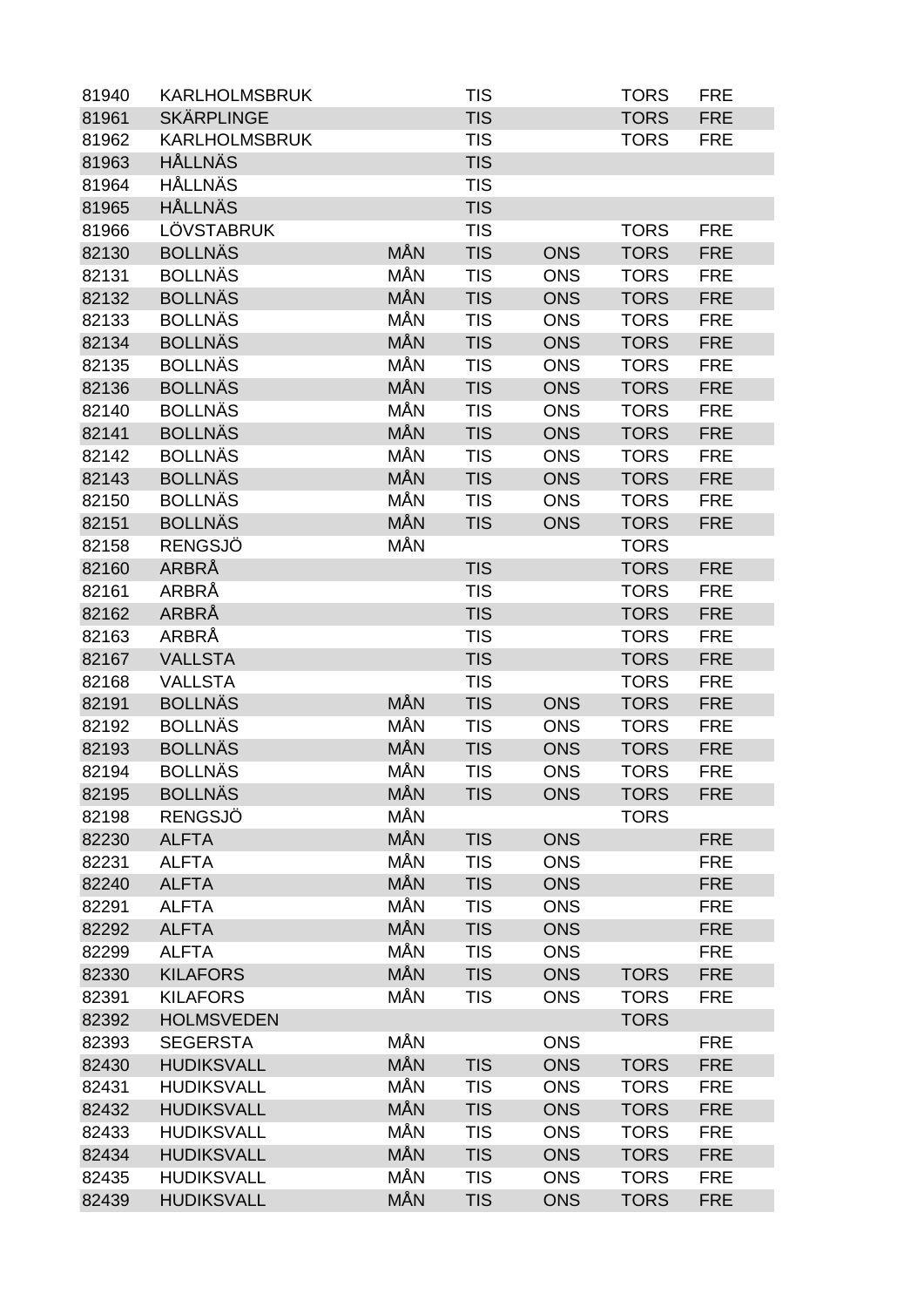| 82440 | <b>HUDIKSVALL</b>             | MÅN        | <b>TIS</b> | <b>ONS</b> | <b>TORS</b> | <b>FRE</b> |
|-------|-------------------------------|------------|------------|------------|-------------|------------|
| 82441 | <b>HUDIKSVALL</b>             | MÅN        | <b>TIS</b> | <b>ONS</b> | <b>TORS</b> | <b>FRE</b> |
| 82442 | <b>HUDIKSVALL</b>             | MÅN        | <b>TIS</b> | <b>ONS</b> | <b>TORS</b> | <b>FRE</b> |
| 82443 | <b>HUDIKSVALL</b>             | MÅN        | <b>TIS</b> | <b>ONS</b> | <b>TORS</b> | <b>FRE</b> |
| 82444 | <b>HUDIKSVALL</b>             | MÅN        | <b>TIS</b> | <b>ONS</b> | <b>TORS</b> | <b>FRE</b> |
| 82445 | <b>HUDIKSVALL</b>             | MÅN        | <b>TIS</b> | <b>ONS</b> | <b>TORS</b> | <b>FRE</b> |
| 82450 | <b>HUDIKSVALL</b>             | MÅN        | <b>TIS</b> | <b>ONS</b> | <b>TORS</b> | <b>FRE</b> |
| 82451 | <b>HUDIKSVALL</b>             | MÅN        | <b>TIS</b> | <b>ONS</b> | <b>TORS</b> | <b>FRE</b> |
| 82452 | <b>HUDIKSVALL</b>             | MÅN        | <b>TIS</b> | <b>ONS</b> | <b>TORS</b> | <b>FRE</b> |
| 82453 | <b>HUDIKSVALL</b>             | MÅN        | <b>TIS</b> | <b>ONS</b> | <b>TORS</b> | <b>FRE</b> |
| 82454 | <b>HUDIKSVALL</b>             | MÅN        | <b>TIS</b> | <b>ONS</b> | <b>TORS</b> | <b>FRE</b> |
| 82455 | <b>HUDIKSVALL</b>             | MÅN        | <b>TIS</b> | <b>ONS</b> | <b>TORS</b> | <b>FRE</b> |
| 82456 | <b>HUDIKSVALL</b>             | MÅN        | <b>TIS</b> | <b>ONS</b> | <b>TORS</b> | <b>FRE</b> |
| 82460 | <b>FORSA</b>                  |            | <b>TIS</b> |            | <b>TORS</b> | <b>FRE</b> |
| 82461 | <b>FORSA</b>                  |            | <b>TIS</b> |            | <b>TORS</b> | <b>FRE</b> |
| 82462 | <b>FORSA</b>                  |            | <b>TIS</b> |            | <b>TORS</b> | <b>FRE</b> |
| 82465 | <b>NÄSVIKEN</b>               |            | <b>TIS</b> |            | <b>TORS</b> | <b>FRE</b> |
| 82466 | <b>NÄSVIKEN</b>               |            | <b>TIS</b> |            | <b>TORS</b> | <b>FRE</b> |
| 82467 | <b>NÄSVIKEN</b>               |            | <b>TIS</b> |            | <b>TORS</b> | <b>FRE</b> |
| 82470 | <b>DELSBO</b>                 | MÅN        | <b>TIS</b> |            | <b>TORS</b> | <b>FRE</b> |
| 82471 | <b>DELSBO</b>                 | MÅN        | <b>TIS</b> |            | <b>TORS</b> | <b>FRE</b> |
| 82472 | <b>DELSBO</b>                 | MÅN        | <b>TIS</b> |            | <b>TORS</b> | <b>FRE</b> |
| 82473 | <b>DELSBO</b>                 | MÅN        | <b>TIS</b> |            | <b>TORS</b> | <b>FRE</b> |
| 82474 | <b>DELSBO</b>                 | MÅN        | <b>TIS</b> |            | <b>TORS</b> | <b>FRE</b> |
| 82477 | <b>BJURÅKER</b>               |            | <b>TIS</b> |            | <b>TORS</b> | <b>FRE</b> |
| 82478 | <b>BJURÅKER</b>               |            | <b>TIS</b> |            | <b>TORS</b> | <b>FRE</b> |
| 82479 | <b>BJURÅKER</b>               |            | <b>TIS</b> |            | <b>TORS</b> | <b>FRE</b> |
| 82491 | <b>HUDIKSVALL</b>             | MÅN        | <b>TIS</b> | <b>ONS</b> | <b>TORS</b> | <b>FRE</b> |
| 82492 | <b>HUDIKSVALL</b>             | MÅN        | <b>TIS</b> | <b>ONS</b> | <b>TORS</b> | <b>FRE</b> |
| 82493 | <b>HUDIKSVALL</b>             | MÅN        | <b>TIS</b> | <b>ONS</b> | <b>TORS</b> | <b>FRE</b> |
| 82494 | <b>HUDIKSVALL</b>             | <b>MÅN</b> | TIS        | <b>ONS</b> | TORS        | <b>FRE</b> |
| 82495 | <b>STRÖMSBRUK</b>             |            | <b>TIS</b> |            |             | <b>FRE</b> |
| 82496 | <b>STOCKA</b>                 |            |            |            | <b>TORS</b> |            |
| 82530 | <b>IGGESUND</b>               | MÅN        | <b>TIS</b> | <b>ONS</b> | <b>TORS</b> | <b>FRE</b> |
| 82531 | <b>IGGESUND</b>               | MÅN        | <b>TIS</b> | <b>ONS</b> | <b>TORS</b> | <b>FRE</b> |
| 82532 | <b>IGGESUND</b>               | MÅN        | <b>TIS</b> | <b>ONS</b> | <b>TORS</b> | <b>FRE</b> |
| 82591 | <b>IGGESUND</b>               | MÅN        | <b>TIS</b> | <b>ONS</b> | <b>TORS</b> | <b>FRE</b> |
| 82592 | NJUTÅNGER                     | MÅN        |            |            | <b>TORS</b> |            |
| 82593 | <b>NJUTÅNGER</b>              | MÅN        |            |            | <b>TORS</b> |            |
| 82595 | <b>ENÅNGER</b>                | MÅN        |            | <b>ONS</b> | <b>TORS</b> | <b>FRE</b> |
| 82596 | ENÅNGER                       | MÅN        |            | <b>ONS</b> | <b>TORS</b> | <b>FRE</b> |
|       | SÖDERHAMN                     | MÅN        |            |            |             |            |
| 82630 |                               |            | <b>TIS</b> | <b>ONS</b> | <b>TORS</b> | <b>FRE</b> |
| 82631 | SÖDERHAMN<br><b>SÖDERHAMN</b> | MÅN<br>MÅN | <b>TIS</b> | <b>ONS</b> | <b>TORS</b> | <b>FRE</b> |
| 82632 |                               |            | <b>TIS</b> | <b>ONS</b> | <b>TORS</b> | <b>FRE</b> |
| 82634 | SÖDERHAMN                     | MÅN        | <b>TIS</b> | <b>ONS</b> | <b>TORS</b> | <b>FRE</b> |
| 82635 | <b>SÖDERHAMN</b>              | MÅN        | <b>TIS</b> | <b>ONS</b> | <b>TORS</b> | <b>FRE</b> |
| 82636 | SÖDERHAMN                     | MÅN        | <b>TIS</b> | <b>ONS</b> | <b>TORS</b> | <b>FRE</b> |
| 82637 | SÖDERHAMN                     | MÅN        | <b>TIS</b> | <b>ONS</b> | <b>TORS</b> | <b>FRE</b> |
| 82639 | SÖDERHAMN                     | MÅN        | <b>TIS</b> | <b>ONS</b> | <b>TORS</b> | <b>FRE</b> |
| 82640 | SÖDERHAMN                     | MÅN        | <b>TIS</b> | <b>ONS</b> | <b>TORS</b> | <b>FRE</b> |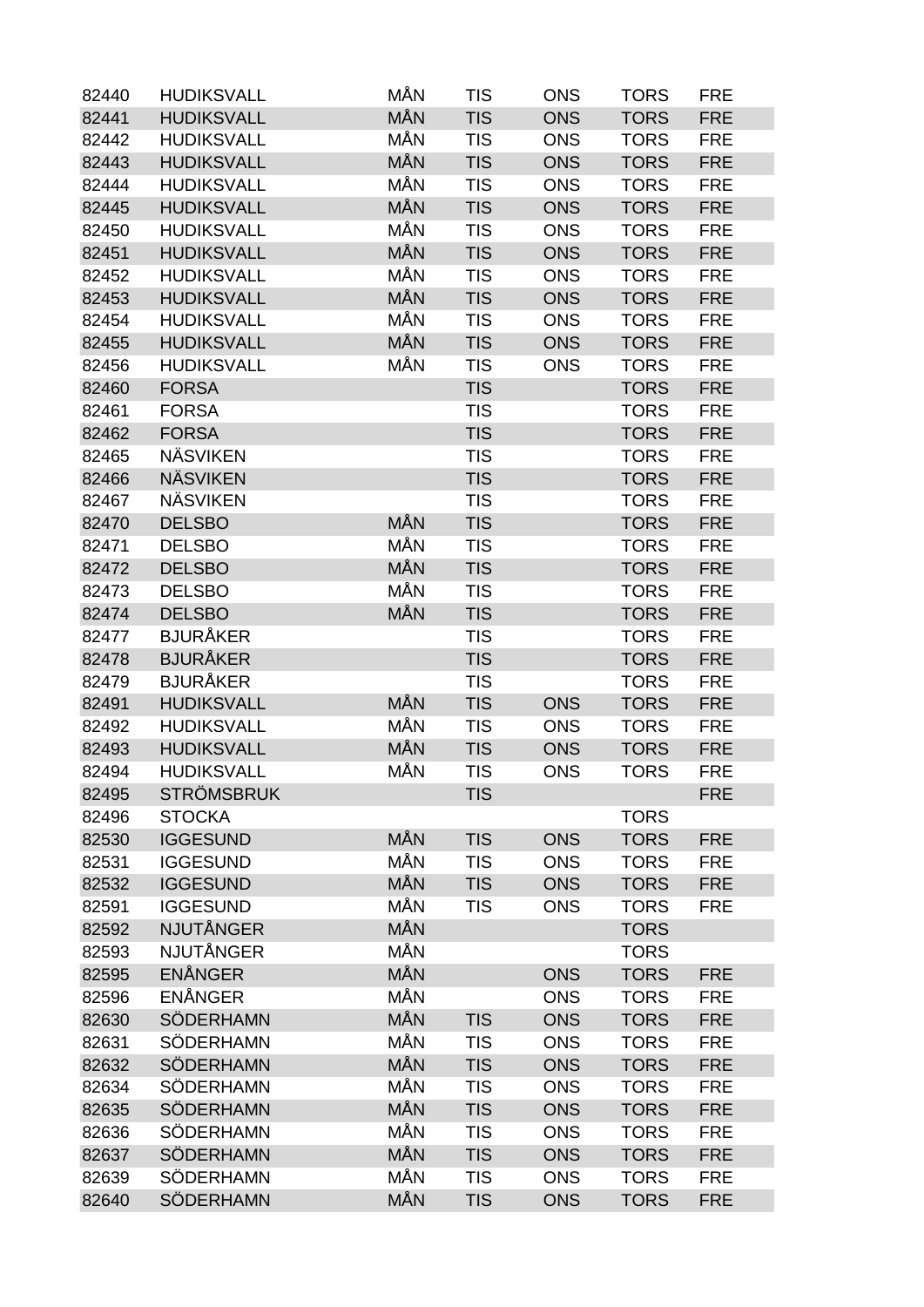| 82650 | SÖDERHAMN          | MÅN | <b>TIS</b> | <b>ONS</b> | <b>TORS</b> | <b>FRE</b> |
|-------|--------------------|-----|------------|------------|-------------|------------|
| 82660 | <b>SÖDERHAMN</b>   | MÅN | <b>TIS</b> | <b>ONS</b> | <b>TORS</b> | <b>FRE</b> |
| 82661 | <b>SÖDERALA</b>    |     | <b>TIS</b> |            | <b>TORS</b> |            |
| 82662 | <b>NORRALA</b>     | MÅN |            | <b>ONS</b> |             | <b>FRE</b> |
| 82666 | <b>MARMAVERKEN</b> |     | <b>TIS</b> |            | <b>TORS</b> |            |
| 82667 | <b>BERGVIK</b>     |     | <b>TIS</b> |            | <b>TORS</b> |            |
| 82668 | <b>BERGVIK</b>     |     | <b>TIS</b> |            | <b>TORS</b> |            |
| 82669 | <b>STRÅTJÄRA</b>   | MÅN |            |            | <b>TORS</b> |            |
| 82670 | <b>SÖDERHAMN</b>   | MÅN | <b>TIS</b> | <b>ONS</b> | <b>TORS</b> | <b>FRE</b> |
| 82672 | <b>SANDARNE</b>    | MÅN | <b>TIS</b> |            | <b>TORS</b> | <b>FRE</b> |
| 82673 | <b>SANDARNE</b>    | MÅN | <b>TIS</b> |            | <b>TORS</b> | <b>FRE</b> |
| 82675 | <b>LJUSNE</b>      | MÅN | <b>TIS</b> |            | <b>TORS</b> | <b>FRE</b> |
| 82676 | <b>LJUSNE</b>      | MÅN | <b>TIS</b> |            | <b>TORS</b> | <b>FRE</b> |
| 82677 | <b>LJUSNE</b>      | MÅN | <b>TIS</b> |            | <b>TORS</b> | <b>FRE</b> |
| 82679 | <b>VALLVIK</b>     | MÅN | <b>TIS</b> |            | <b>TORS</b> | <b>FRE</b> |
| 82691 | <b>SÖDERHAMN</b>   | MÅN | <b>TIS</b> | <b>ONS</b> | <b>TORS</b> | <b>FRE</b> |
| 82692 | SÖDERALA           |     | <b>TIS</b> |            | <b>TORS</b> |            |
| 82693 | <b>SÖDERHAMN</b>   | MÅN | <b>TIS</b> | <b>ONS</b> | <b>TORS</b> | <b>FRE</b> |
| 82694 | <b>NORRALA</b>     | MÅN |            | <b>ONS</b> |             | <b>FRE</b> |
| 82695 | <b>TRÖNÖDAL</b>    |     | <b>TIS</b> |            | <b>TORS</b> |            |
| 82730 | <b>LJUSDAL</b>     | MÅN | <b>TIS</b> |            | <b>TORS</b> | <b>FRE</b> |
| 82731 | <b>LJUSDAL</b>     | MÅN | <b>TIS</b> |            | <b>TORS</b> | <b>FRE</b> |
| 82732 | <b>LJUSDAL</b>     | MÅN | <b>TIS</b> |            | <b>TORS</b> | <b>FRE</b> |
| 82733 | <b>LJUSDAL</b>     | MÅN | <b>TIS</b> |            | <b>TORS</b> | <b>FRE</b> |
| 82734 | <b>LJUSDAL</b>     | MÅN | <b>TIS</b> |            | <b>TORS</b> | <b>FRE</b> |
| 82735 | <b>LJUSDAL</b>     | MÅN | <b>TIS</b> |            | <b>TORS</b> | <b>FRE</b> |
| 82740 | <b>TALLÅSEN</b>    |     |            |            | <b>TORS</b> |            |
| 82750 | JÄRVSÖ             |     | <b>TIS</b> |            | <b>TORS</b> |            |
| 82751 | JÄRVSÖ             |     | <b>TIS</b> |            | <b>TORS</b> |            |
| 82752 | JÄRVSÖ             |     | <b>TIS</b> |            | <b>TORS</b> |            |
| 82753 | JÄRVSÖ             |     | <b>TIS</b> |            | <b>TORS</b> |            |
| 82754 | JÄRVSÖ             |     | <b>TIS</b> |            | <b>TORS</b> |            |
| 82760 | FÄRILA             |     | <b>TIS</b> |            | <b>TORS</b> |            |
| 82761 | FÄRILA             |     | <b>TIS</b> |            | <b>TORS</b> |            |
| 82762 | FÄRILA             |     | <b>TIS</b> |            | <b>TORS</b> |            |
| 82763 | <b>FÄRILA</b>      |     | <b>TIS</b> |            | <b>TORS</b> |            |
| 82772 | <b>KORSKROGEN</b>  |     | <b>TIS</b> |            | <b>TORS</b> |            |
| 82773 | KÅRBÖLE            |     | <b>TIS</b> |            | <b>TORS</b> |            |
| 82775 | RAMSJÖ             |     |            |            | <b>TORS</b> |            |
| 82776 | RAMSJÖ             |     |            |            | <b>TORS</b> |            |
| 82791 | <b>LJUSDAL</b>     | MÅN | <b>TIS</b> |            | <b>TORS</b> | <b>FRE</b> |
| 82792 | <b>LJUSDAL</b>     | MÅN | <b>TIS</b> |            | <b>TORS</b> | <b>FRE</b> |
| 82793 | <b>LJUSDAL</b>     | MÅN | <b>TIS</b> |            | <b>TORS</b> | <b>FRE</b> |
| 82794 | <b>LJUSDAL</b>     | MÅN | <b>TIS</b> |            | <b>TORS</b> | <b>FRE</b> |
| 82795 | TALLÅSEN           |     |            |            | <b>TORS</b> |            |
| 82830 | <b>EDSBYN</b>      | MÅN | <b>TIS</b> | <b>ONS</b> |             | <b>FRE</b> |
| 82831 | <b>EDSBYN</b>      | MÅN | <b>TIS</b> | <b>ONS</b> |             | <b>FRE</b> |
| 82832 | <b>EDSBYN</b>      | MÅN | <b>TIS</b> | <b>ONS</b> |             | <b>FRE</b> |
| 82833 | <b>EDSBYN</b>      | MÅN | <b>TIS</b> | <b>ONS</b> |             | <b>FRE</b> |
| 82834 | <b>EDSBYN</b>      | MÅN | <b>TIS</b> | <b>ONS</b> |             | <b>FRE</b> |
|       |                    |     |            |            |             |            |